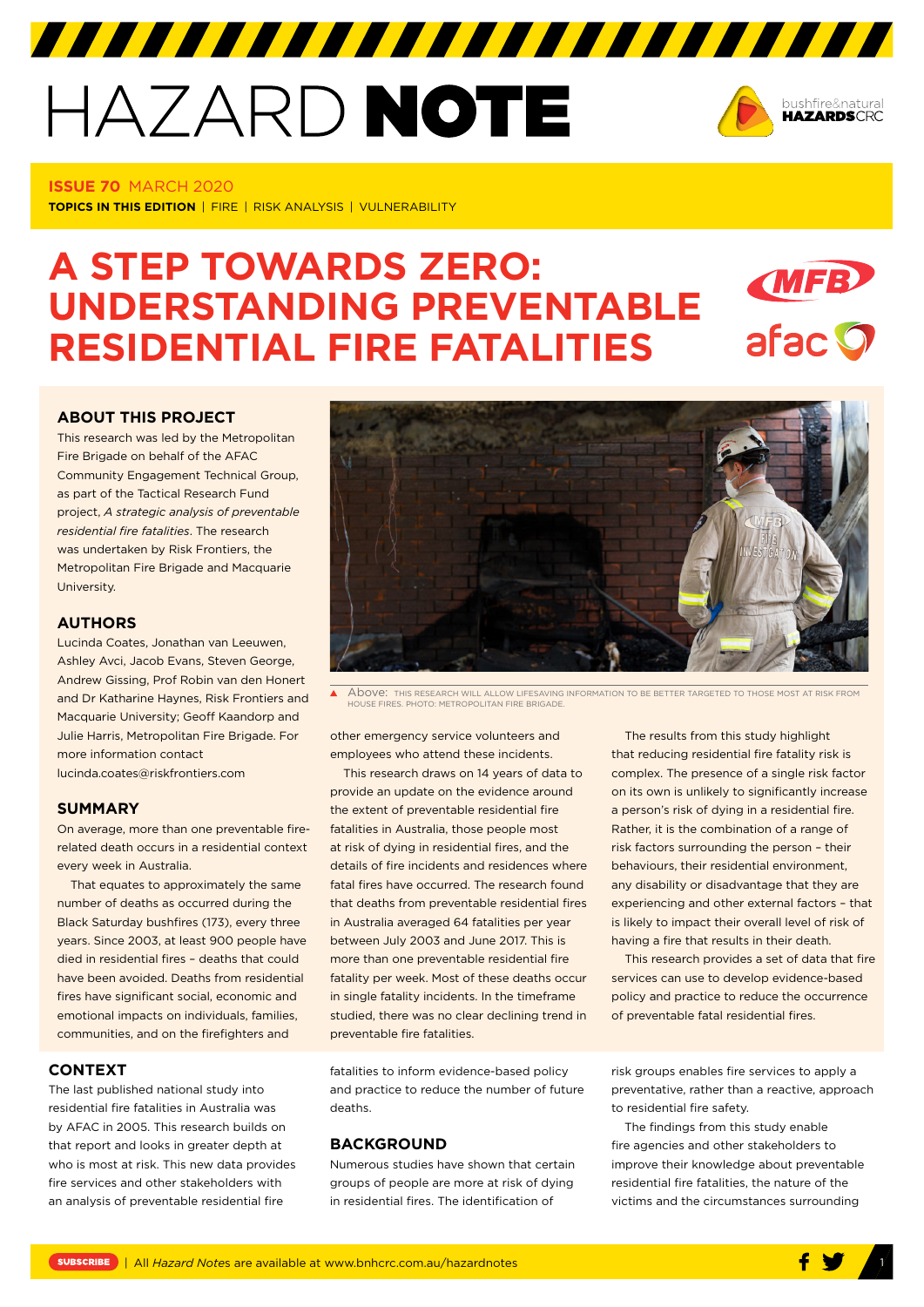

## **DEFINITIONS**

**Preventable fires:** Preventable fires are fires where individuals, fire agencies or other stakeholders may have been able to identify the risks (related to a person and/or a physical environment) and take action or develop intervention strategies which, if applied, may have reduced the risk of a fire taking place.

**Fatality:** A fatality is a death where causation, as determined by a coroner, is related primarily to the effects of fire, including causations such as smoke inhalation or burns. The death may have occurred at the time of the fire or any time after, including months after the fire incident.

the fatalities. This information is assisting the design of improved community safety programs to reduce residential fire fatalities in the future.

The 2005 AFAC study found that the most at-risk groups for residential fire fatalities in Australia included males, those aged 65 or over, children under four and adults who had consumed alcohol. This current project aimed to assess the data since 2005 and confirm at a national level findings from Aufiero *et al* (2011), who found that in metropolitan Melbourne, older people and people with a disability were at higher risk and that many residential fire victims were recipients of funded home and community care programs.

Demographic trends, such as an aging population, aging in place strategies and more people living alone, indicate a potential increase in future risk. The literature commonly identifies that often the variables associated with residential fire deaths appear in combination. These can be factors associated with the person and their behaviour, or a more complex combination of risks incorporating the person, the residential environment and other social and economic factors.

# **BUSHFIRE AND NATURAL HAZARDS CRC RESEARCH**

The objectives of this study were to:

- identify specific socio-demographic characteristics, risk factors and other related information associated with victims of residential fire that are noted in coronial reports
- identify, for the largest cohort of fire victims (those aged 65 or older), how many were recipients of government

**Fatality rates by age group** 







Figure 2: FATATLITIES BY AGE AND GENDER

funded services prior to their death • better understand the prevalence of socio-demographic characteristics associated with fire victims in the community-based data from the Australian Bureau of Statistics, including a projection of future risk, where appropriate

The research analysed records from the National Coronial Information System (NCIS) database, supported by the analysis of publicly available Coronial reports. The NCIS database contains records from all states and territories in Australia from July 2000 onwards (except for Queensland, which is from January 2001 onwards).

Australian records from 1 July 2003 to 30 June 2017 were accessed in the NCIS by a variety of searches. After refinement of the applicable dataset, relevant structured and non-structured data from the NCIS (comprising the summary page, police, autopsy and toxicology reports and coroner's findings) were coded for 41 fields and entered into a specially constructed database. Once complete, the data was statistically analysed.

## **RESEARCH FINDINGS**

This study found that at least 900 people have died in preventable residential fires in Australia from July 2003 to June 2017, averaging approximately 64 deaths per year, or more than one preventable residential fire death every week. Between 2003 and 2017 there was no clear declining trend in fire fatalities.

#### **THE PEOPLE**

Single variable, contingency table and machine learning analyses from the current research found that those most at risk are:

- Older people people aged over 65 represent 36 per cent of fatalities
- Young children those aged 0-4 represent 8 per cent of fatalities
- People with a disability 62 per cent of fatalities
- Aboriginal and Torres Strait Islander people – over-represented by a factor of 2.5
- Smokers 65 per cent of fatalities
- People on medications (34 per cent) or with alcohol (33 per cent) present in their blood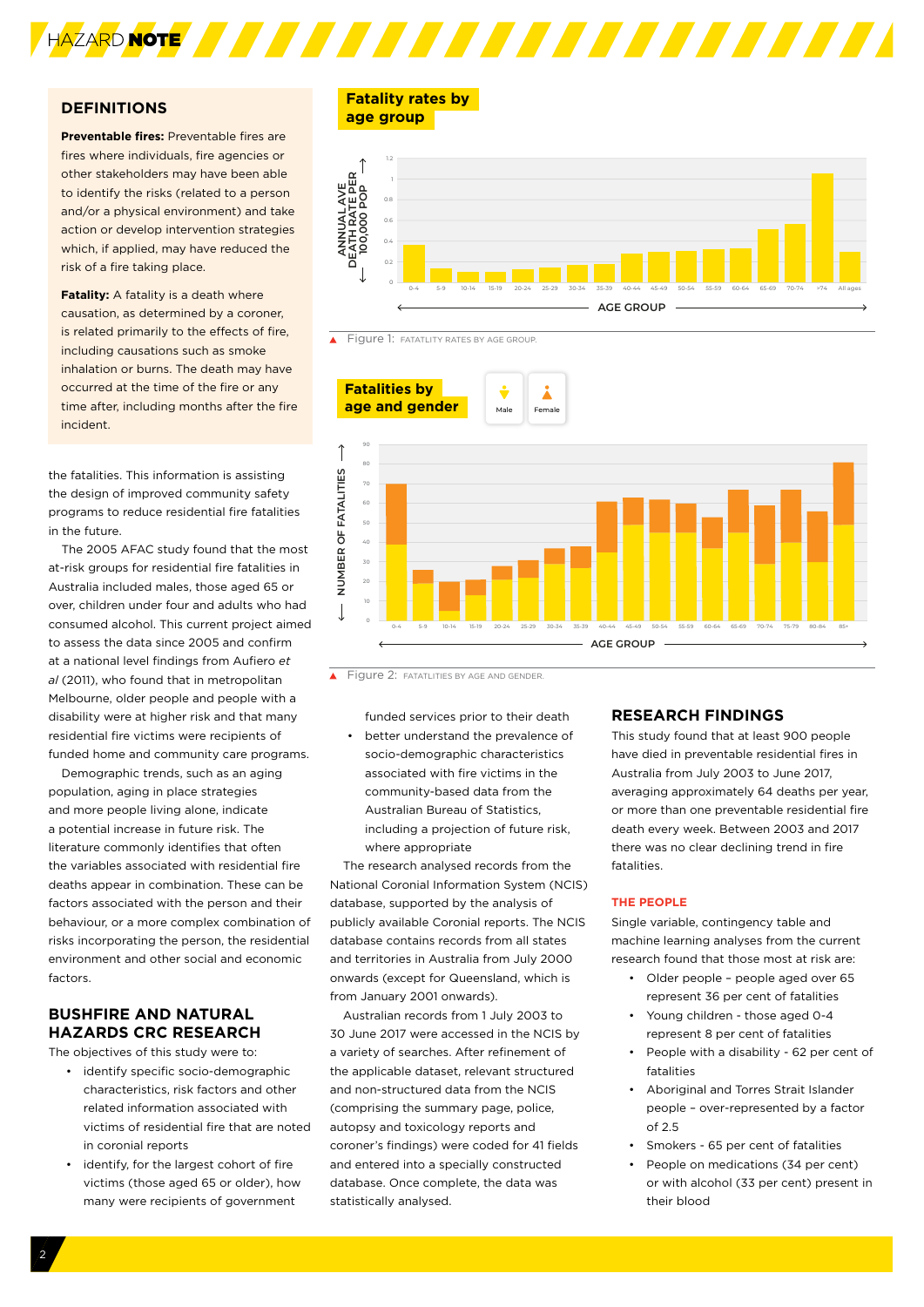

- Males 64 per cent of fatalities, particularly those aged over 45
- People who lived alone 45 per cent of fatalities
- People who live in the most socially and financially disadvantaged locations

The presence of a single risk factor on its own is unlikely to significantly increase a person's risk of dying in a residential fire. Rather, it is the combination of a range of risk factors that increase the risk. Significant risk groups and trends relating to those groups are outlined below.

#### **OLDER PEOPLE**

People aged over 65 are the group most at risk of dying in a residential fire, and the fatality rate increases with age. The data indicates that the other factors that increase risk in older people include smoking, having a disability, the presence in their blood of alcohol and/or medications, living alone and requiring support to live at home. Where these factors are present in combination, an older person's risk increased significantly.

#### **YOUNG CHILDREN**

Children aged under four had the largest number of deaths of any five-year age range. The cause of fire was more often lighters or matches, which may indicate that a significant number of fires were lit by children during fire play. The link to social and financial disadvantage was particularly significant in this cohort, with almost half of deaths in the 0-4 age bracket occurring in locations in the top 10 per cent of greatest socio-economic disadvantage, and 87 per cent of fatalities occurring in the top 40 per cent of locations of greatest disadvantage.

#### **PEOPLE WITH A DISABILITY**

Within the fire fatality data, 47 per cent of decedents were identified as having at least one disability present (physical disabilities 46 per cent, mental health 28 per cent and neurological disorders 10 per cent). The data suggests that people with a disability more often died between the hours of 8am and midday. This contrasts with the overall data, where fatal fires more often occurred overnight during sleeping hours. This may indicate that for people with a disability, their disability rather than being asleep may have contributed to their inability to safely escape the fire. Similarly, people with a disability more often had a working smoke alarm.

#### **ABORIGINAL AND TORRES STRAIT ISLANDER PEOPLE**

Over eight per cent of decedents were identified as Aboriginal, Torres Strait Islander, or both. Approximately three per cent of the Australian population identify as Aboriginal or Torres Strait Islander, meaning that this cohort are over-represented in the data by a factor of 2.5. Aboriginal and Torres Strait Islander people comprised 12 per cent of fatalities under 65 years of age and three per cent of people over 65 years, likely reflecting the younger age structure of the Aboriginal and Torres Strait Islander population.

#### **THE RESIDENCE**

Free-standing houses/villas were the housing type where the majority (67 per cent) of fatal fires occurred. However, these free-standing houses comprise 78 per cent of the housing stock in Australia, so other housing types may be over-represented in the fatality data. Similarly, owner occupiers were the most commonly identified property tenure (53 per cent), but owner occupiers account for approximately 67 per cent of all property tenures in Australia. This indicates that other tenure types, such as private and public rentals, may be over-represented in fire fatalities.

#### **THE LOCATION**

Geographically, most fatal residential fires occurred in major cities, but there was overrepresentation of deaths in regional and remote areas. The analysis of the fatality data

in relation to areas of relative socio-economic advantage and disadvantage shows that most fatalities occurred in locations where there is relatively greater socio-economic disadvantage. Fatal preventable residential fires start most commonly in the living room/ lounge or bedroom. They are not necessarily large or severe fires, with approximately half of fatal fires burning one room or less of the structure.

#### **SEASONALITY**

Most fatal residential fires occur during the winter months. They occur most commonly between the hours of 8pm and 8am, and particularly from midnight to 4am.

#### **END-USER STATEMENT**

"The majority of fatal house fires are preventable, which is concerning. As firefighters, our job is not just to extinguish fires but to stop them from occurring in the first place. Studies like this one provide vital intelligence to assist fire and rescue services better understand why these incidents are happening and who is most at risk. This enables us to develop evidence-based policies and practices to hopefully reduce the number of fatal fires. Even one person dying in a house fire is one too many." **– Acting Chief Executive Officer/Chief Officer David Bruce, Metropolitan Fire Brigade**



Figure 3: The RESEARCH IDENTIFIED KEY STATISTICS FROM AT RISK GROUPS.